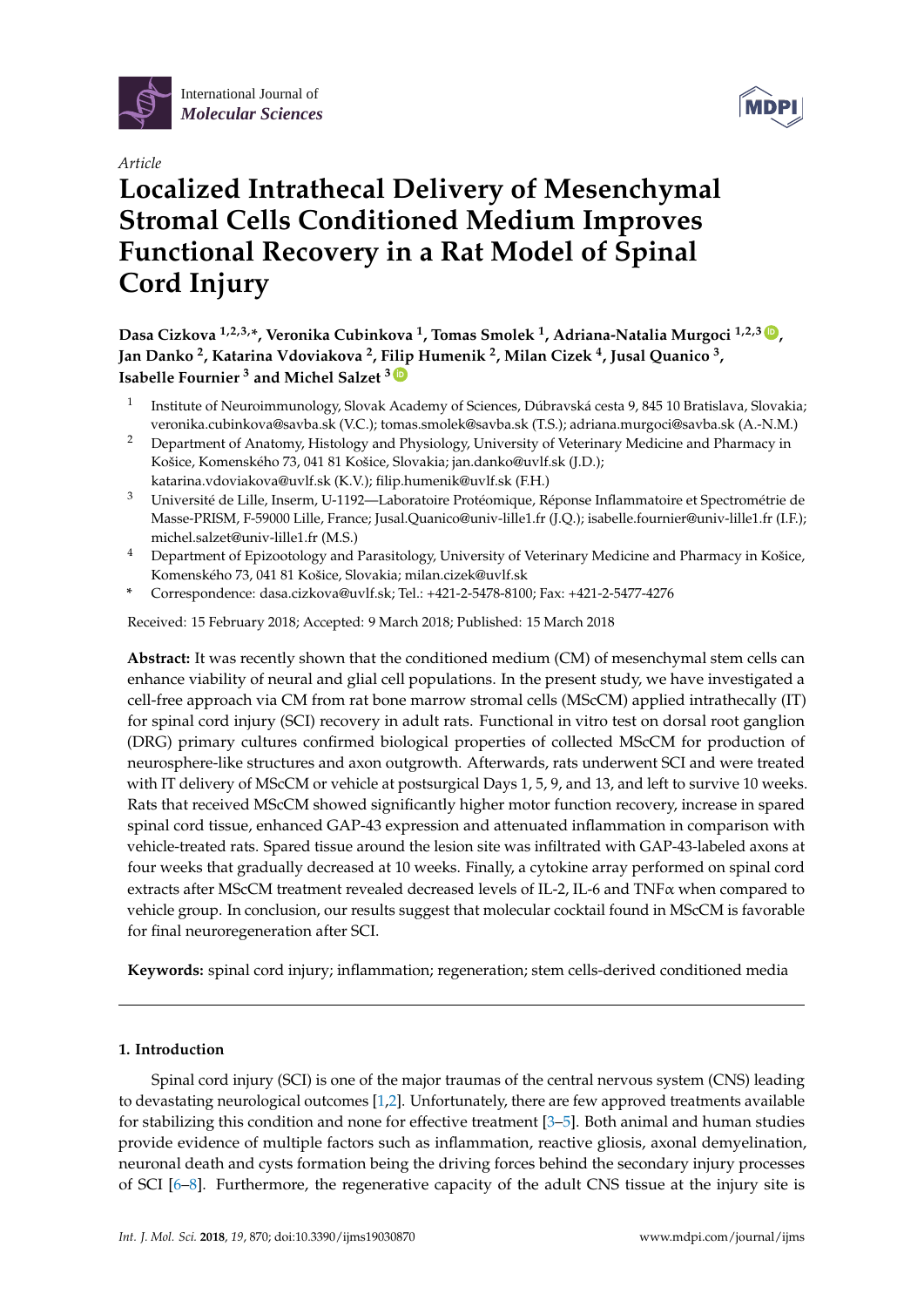significantly limited particularly due to the accumulation of inhibitory molecules and loss of trophic factors [\[9–](#page-11-6)[11\]](#page-11-7). Therefore, the regeneration of injured nerve tissue is often a temporary process, which can occur only at a short distance and during limited period, thus representing a challenge for the development of new therapeutic strategies [\[12\]](#page-11-8).

Indeed, in recent years, convincing immunomodulatory and neurotrophic properties have been ascribed to mesenchymal stem cells (MSc) derived from the bone marrow showing partial beneficial impact on locomotor function [\[13–](#page-11-9)[16\]](#page-11-10). However, their true therapeutic properties rely on released secretomes comprising a soluble fraction of proteins, growth factors, cytokines and a vesicular fraction composed by microvesicles and exosomes [\[17\]](#page-12-0). Considering these facts, it seems that the secretomes of the MSCs appear to be of greater benefit on tissue regeneration and repair than the stem cells themselves [\[18\]](#page-12-1). Recently, essential attention has been paid to MSc-derived exosomes that are involved in the transmission of proteins and genetic material (e.g., mi RNA) to neighboring cells [\[19\]](#page-12-2). Using mass spectrometry, we have analyzed under in vitro conditions bioactive substances produced by rat MSc. The results confirmed that rat MScCM contains growth and migratory factors for neurons, factors for osteogenic differentiation and immunomodulatory factors [\[14\]](#page-11-11). Functional tests using chemotactic analysis in vitro confirmed that MScCM reduces migration activity in LPS-activated BV2 cells and primary microglia and stimulated nerve outgrowth in DRGs explants [\[14\]](#page-11-11).

Furthermore, we have confirmed therapeutic efficacy of intrathecal administration of PKH67-labelled MSc by improving motor function of the hind paws after SCI [\[20\]](#page-12-3). Histological, morphometric and stereological analyses confirmed that transplanted MSc survived, migrated and were incorporated into the lesion site, where we have seen an increased number of growing nerve fibers [\[20\]](#page-12-3). Our results indicate that intrathecal administration of stem cells is a non-invasive method for local delivery of optimal dose leading to overall recovery improvement. Similarly, our previous work with systemic administration of MSc showed a therapeutic effect [\[21\]](#page-12-4). Furthermore, a cell-based strategy combined with bio-materials may be prospective in terms of proposing more effective approaches [\[22](#page-12-5)[,23\]](#page-12-6). Indeed, transplanted MSc alone or seeded into smart scaffolds may fulfill the role of "pharmacies" which are providing paracrine factors mediating therapeutic benefits on demand of the host tissue [\[24\]](#page-12-7).

As opposed to cell therapies, the local delivery of secretomes gets to the forefront of interest for possible treatment of CNS injuries. These secretomes must supply the injury site with bioactive molecules for a sufficient time to achieve optimized clinical outcomes. Therefore, frequent delivery during longer periods from about two weeks should be considered.

Supporting this concept, here we determine whether localized, intrathecal delivery of the MScCM affects tissue sparing, axonal regrowth, immune response and functional outcome after SCI. The designed CM treatment represents a promising alternative to traditional stem cell therapy for the treatment of acute spinal cord injury.

#### **2. Results**

#### *2.1. Functionality of CM*

#### 2.1.1. High-Density Plating Neurosphere-Like Structures Formation

Primary cultures of DRGs (PCDRGs) plated at a high density (800–1000 cells/mm<sup>2</sup> ) continuously multiplied and formed neurosphere-like structures during one week. Immunohistochemistry using TUJ1 confirmed that these spheres were interconnected via extended neurites and formed almost confluent neuronal networks (Figure [1A](#page-2-0),B,E). This pattern was observed when PCDRGs were cultured in medium supplemented with nerve growth factor (NGF), and MScCM (Figure [1A](#page-2-0),B,D,E), but not when they were cultured in the basic medium (lacking trophic molecules) (Figure [1C](#page-2-0)). Quantification of neurosphere-like structures did not show differences between PCDRGs cultures with NGF and MScCM supplementation (Figure [1F](#page-2-0)).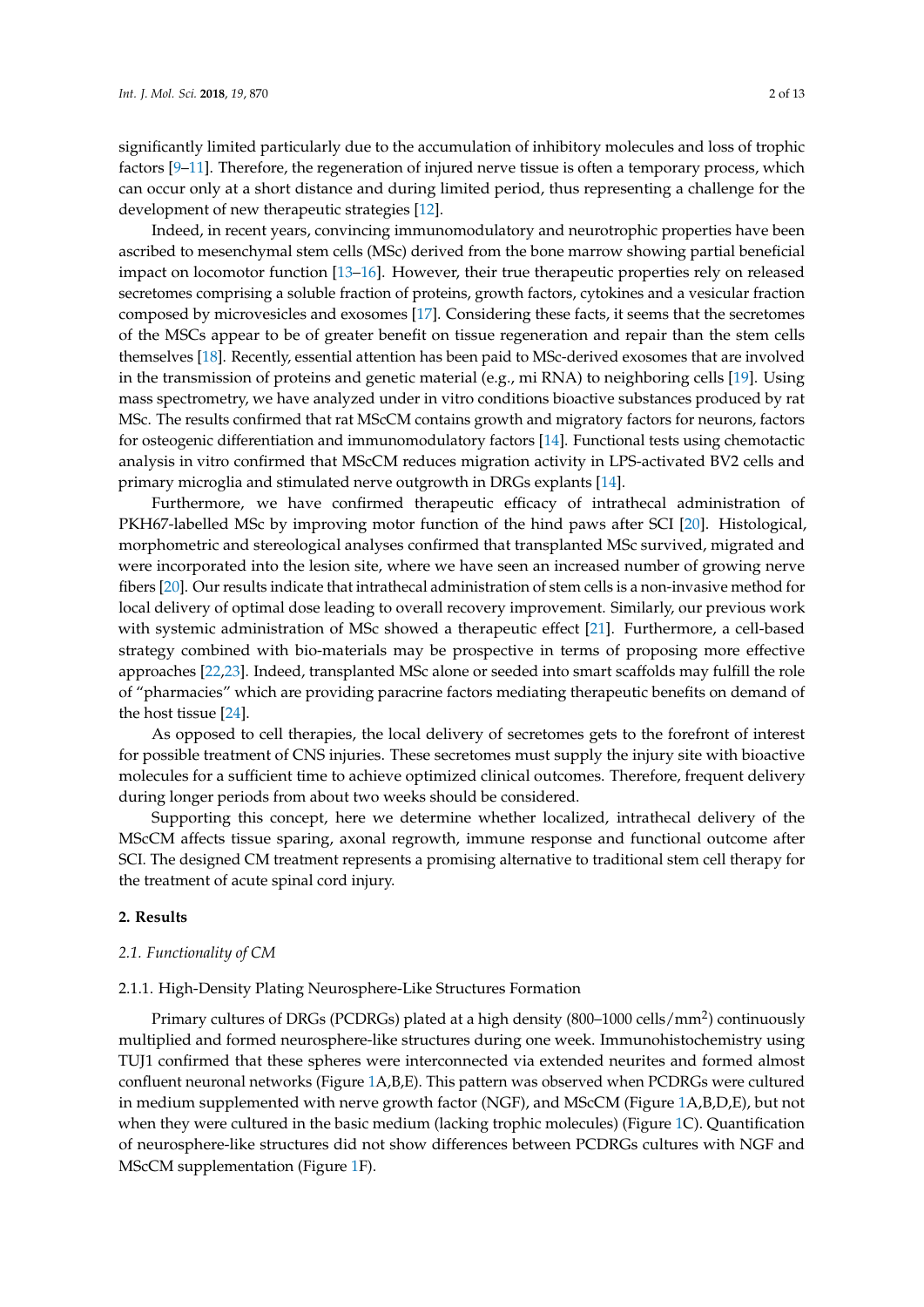<span id="page-2-0"></span>

**Figure 1.** Formation of neurosphere-like structures (shown in white circles) from TUJ1 positive PCDRGs plated in high-density, supplemented: with NGF (**A**,**D**); with MScCM (**B**,**E**); and without NGF (**C**). Quantification of neurosphere-like structures (**F**). \*\*\*  $p < 0.001$  indicate significant differences between groups. Scale bars:  $(A-C) = 400 \mu m$ ; and  $(D,E) = 100 \mu m$ . NGF (**C**). Quantification of neurosphere-like structures (**F**). \*\*\* *p* < 0.001 indicate significant differences

#### 2.1.2. Low-Density Plating between groups. Scale bars: (**A**–**C**) = 400 μm; and (**D**,**E**) = 100 μm.

For quantification of delicate neurite outgrowth, we have used low-density plating (30–50 cells/mm<sup>2</sup>). Under this condition, the surface area outside the cell body that was covered with delicate neurites was determined (Figure [2D](#page-2-1)). This showed that enhanced TUJ1 positive neurite outgrowth from cell body was stimulated with NGF+ or MScCM supplemented culture media (Figure [2A](#page-2-1),B). Conversely, almost no outgrowth from sensory neurons occurred after incubation without NGF (Figure [2C](#page-2-1)). The mean percent of neurite outgrowth for each group was:  $100\% \pm 9.1 = \text{NGF} +$ ;  $7.07\% \pm 2.28 = \text{NGF} -$ ; 124.97% ± 9.2 = MScCM; \*\*\* *p* < 0.001.  $\frac{1}{2}$  . The mean percent of neurite outgrowth for each group was: 100  $\frac{1}{2}$  9.1 = 1801 +; 7.07  $\frac{1}{2}$   $\pm$  2.20 = 188

<span id="page-2-1"></span>

**Figure 2.** Neurite outgrowth of low-density plated PCDRGs, TUJ1 positive supplemented with: NGF (A); and MScCM (B). Quantification of neurite outgrowth. \*\*\*  $p < 0.001$  indicates significant differences between groups (C). The image indicates TUJ1 stained cell with neurites after selecting the area to be analyzed and thresholding the number of pixels covered by the extending neuritis (Image J) (**D**). *p* < 0.001. Scale bars: (**A**,**B**,**D**) 50 μm. \*\*\* *p* < 0.001. Scale bars: (**A**,**B**,**D**) 50 µm.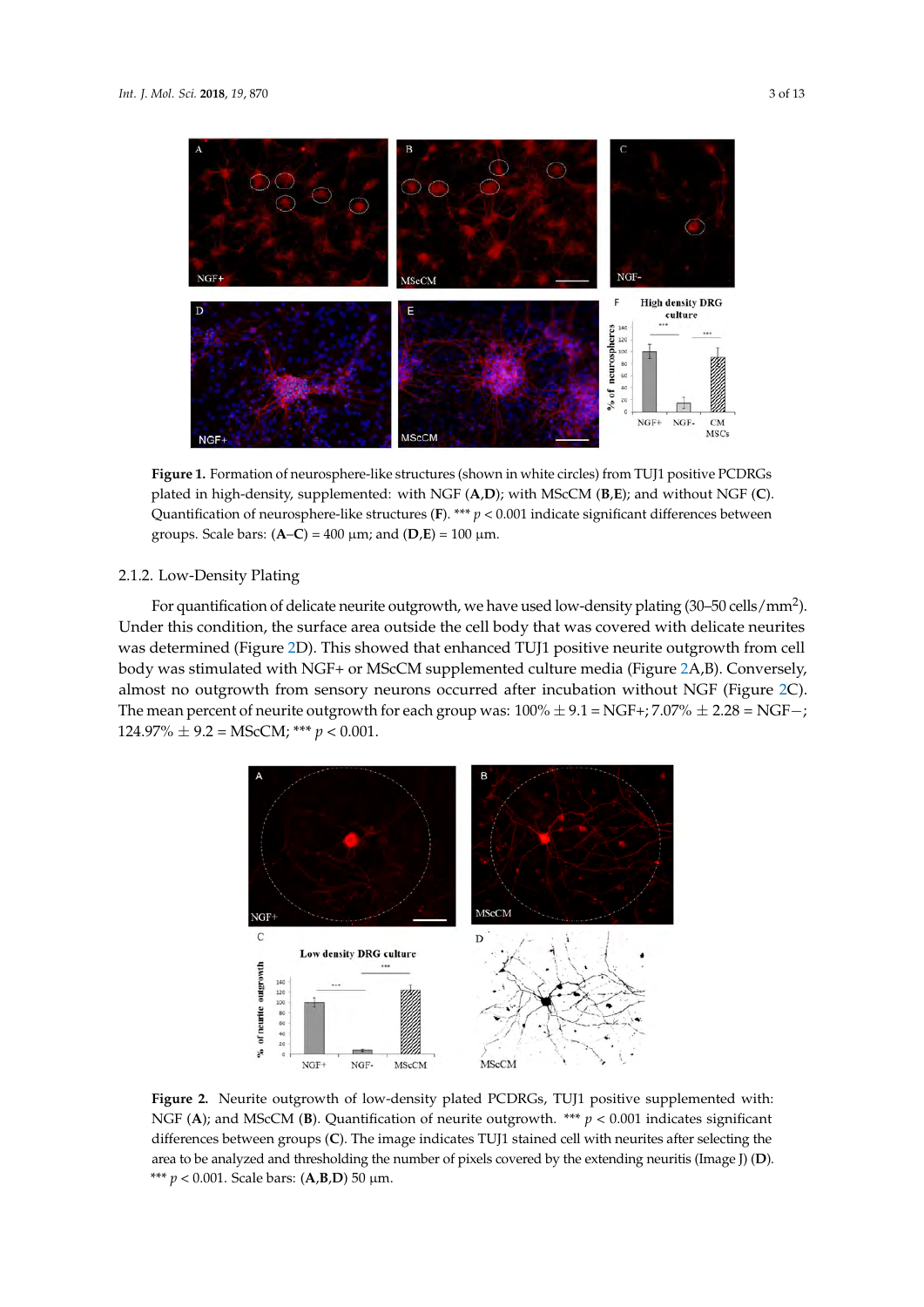### *2.2. Locomotor Function Recovery 2.2. Locomotor Function Recovery*

During the initial days post-injury, contusion caused hindlimb paralysis with slight movement During the initial days post-injury, contusion caused hindlimb paralysis with slight movement in one or two joints in all experimental groups. On following days, the animals in the SCI + CM treatment groups showed a gradual recovery of hindlimb locomotion up to ten weeks after SCI; treatment groups showed a gradual recovery of hindlimb locomotion up to ten weeks after SCI; greater than the recovery in the SCI + V groups, where limited recovery of motor function was noted. The significant locomotor improvement between injured groups without treatment  $(SCI + V)$ and treated group (SCI + CM) was detected at two weeks, three weeks, four weeks (\*\*  $p < 0.01$ ), six weeks (\*  $p < 0.05$ ), 8–10 weeks (\*\*  $p < 0.01$ ) post-injury with the following BBB scores: 9.2  $\pm$  1.3/two weeks,  $11.8 \pm 1.5$ /three weeks,  $13.3 \pm 1.4$ /four weeks,  $13.9 \pm 1.1$ /five weeks,  $14.9 \pm 1.4$ /six weeks, 15.7  $\pm$  1.8/seven weeks, 17.2  $\pm$  1.5/eight weeks, 17.8  $\pm$  1.1/nine weeks, 18.1  $\pm$  1.4/ten weeks (SCI + MScCM); and  $4.9 \pm 1.4$ /two weeks,  $6.2 \pm 1.9$ /three weeks,  $8.8 \pm 1.4$ /four weeks,  $11.2 \pm 1.2$ /five weeks,  $10.7 \pm 1.4$ /six weeks,  $11.7 \pm 1.9$ /seven weeks,  $13.1 \pm 1.3$ /eight weeks,  $13.3 \pm 1.6$ /nine weeks,  $13.1 \pm 1.2$ /ten weeks (SCI + V) (Figure [3\)](#page-3-0).

<span id="page-3-0"></span>

**Figure 3.** Functional recovery of hindlimb motor function following spinal cord injury (SCI) treated **Figure 3.** Functional recovery of hindlimb motor function following spinal cord injury (SCI) treated with MScCM (SCI + CM,  $n = 6$ ) and vehicle (SCI + V,  $n = 4$ ). \*  $p < 0.05$ , \*\*  $p < 0.01$  indicate significant differences between groups during ten weeks, respectively. differences between groups during ten weeks, respectively.

#### *2.3. Spared Spinal Cord Tissue 2.3. Spared Spinal Cord Tissue*

Histological assessment of spared tissue (gray and white matter together) was done with luxol fast blue/cresyl violet staining on coronal spinal cord sections taken from rats processed to SCI + V and SCI + CM treatment (Figure 4B,C). Staining showed an elevated amount of spared tissue in SCI + CM group (Figure 4C) compared to SCI + V (Figure 4B) at ten weeks post-surgery (Figure 4D). Quantitative stereological analyses of tissue fenestration in 1.8 cm  $(0.9+/-)$  segment revealed significant differences among samples studied in most +cranial  $9,8,7,6,5,4,3$  mm (\*\*\*  $p < 0.01$ ) and  $-$ caudal sections 5,6,7,8,9 mm (\*  $p < 0.05$ ); CM treated group: +cranial 9,8,7,6,5 mm = 2.6, 2.5, 2.5, 2.3, 2.0/ $\pm$ 0.1–3 mm; −caudal 5,6,7,8,9 mm = 1.9, 1.9, 2.1, 2.4, 2.4, 2.1/ $\pm$ 0.2–5 mm. Compared to the tehicle treated group; +cranial 9,8,7,6,5 mm = 1.5, 1.3, 1.1, 0.8, 0.7/±0.2–0.5 mm; −caudal 5,6,7,8,9 mm =  $= 0.8, 1.1, 1.3, 1.5, 1.5/\pm 0.2-5$  mm) (\*\*\*  $p < 0.01$ , \*  $p < 0.05$ ) (Figure 4). Histological assessment of spared tissue (gray and white matter together) was done with luxol fast blue/cresyl violet staining on coronal spinal cord sections taken from rats processed to SCI + V and SCI + CM treatment (F 2.3, 2.0/ $\pm$ 0.1–3 mm; -caudal 5,6,7,8,9 mm = 1.9, 1.9, 2.1, 2.4, 2.4, 2.1/ $\pm$ 0.2–5 mm. Compared to the vehicle treated group; +cranial 9,8,7,6,5 mm = 1.5, 1.3, 1.1, 0.8, 0.7/ $\pm$ 0.2–0.5 mm; -caudal 5,6,7,8,9 mm = 0.8, 1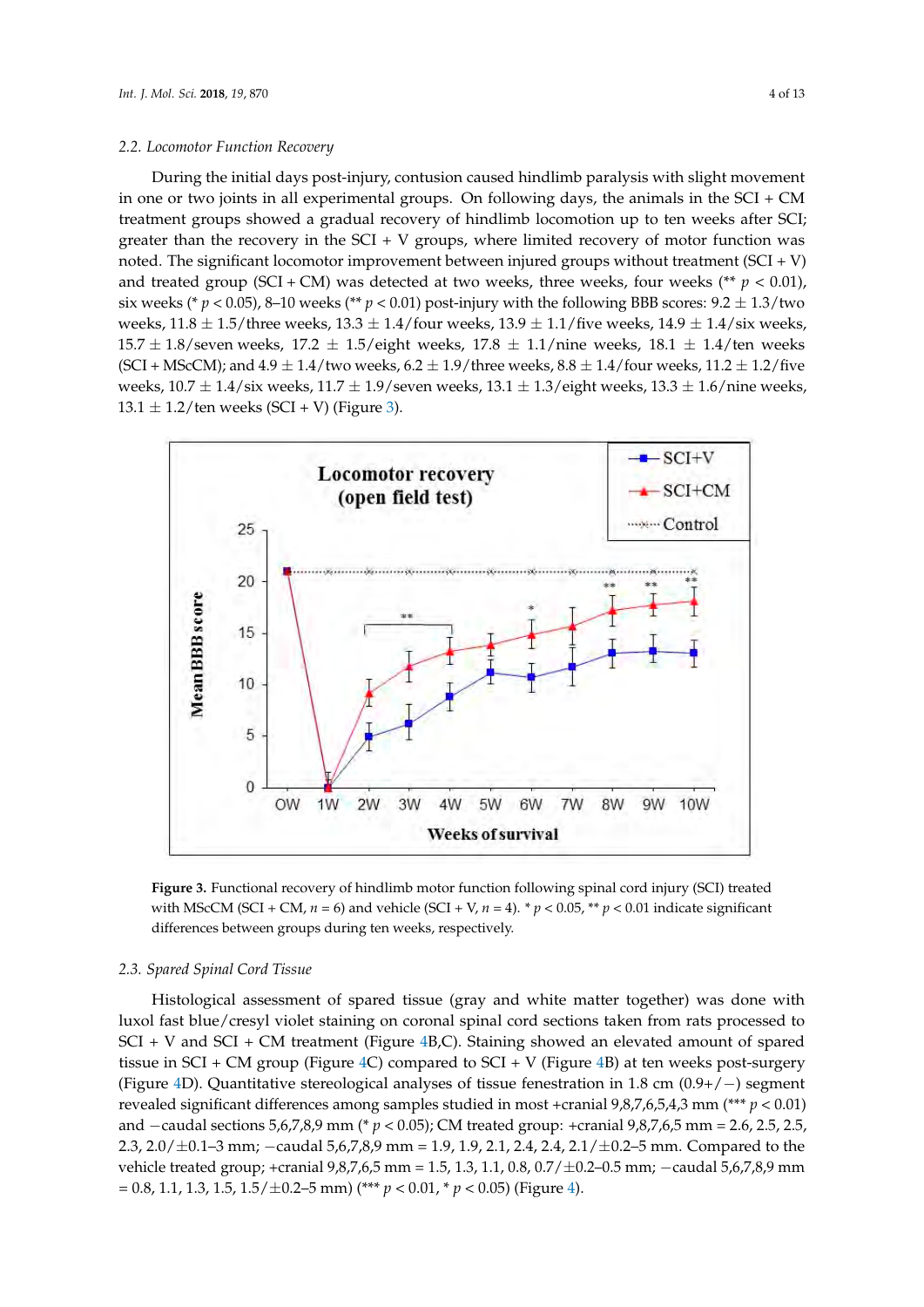<span id="page-4-0"></span>

Figure 4. Representative cross section of spinal cord, Th8 stained with luxol fast blue of: control (A); SCI treated with vehicle (SCI + V) (B); and treated with MScCM (SCI + CM) (C). Quantitative stereological analyses of tissue fenestration in  $1.8$  cm  $(0.9+/-)$  segment (D). Note, there are significant differences of spared tissue (gray and white matter) between SCI + V (blue line) and SCI + CM (red line) treatment in most cranial and caudal sections (\*\*\*  $p < 0.001$ , \*  $p < 0.05$ ). Scale bars (A–C) = 500 µm.

## *2.4. Neurite Sprouting 2.4. Neurite Sprouting*

CM-mediated treatment promoted growth of GAP-43-labeled axon fibers that were infiltrating CM-mediated treatment promoted growth of GAP-43-labeled axon fibers that were infiltrating the lesion site and adjacent segments (Figure 5B,E,F). The immunohistochemistry analysis revealed the lesion site and adjacent segments (Figure [5B](#page-5-0),E,F). The immunohistochemistry analysis revealed the presence of GAP-43-positive axons located in the lesion (Figure [5B](#page-5-0)), the rostral (Figure [5E](#page-5-0)), as well as in the caudal segments (Figure [5F](#page-5-0)). Furthermore, the increased density of axon fibers forming a a multiplicity sprouting and enhanced regrowth through the cavity showed significant differences at multiplicity sprouting and enhanced regrowth through the cavity showed significant differences at four weeks (57.2  $\pm$  11.2% axons) and ten weeks (12.9  $\pm$  5.7% axons) when compared with the vehicle group (SCI + V) at four weeks (2.2  $\pm$  0.7% axons) (Figure [5C](#page-5-0)). The majority of GAP-43-labeled axons were seen in gray matter of MScCM treated group at four weeks (Figure 5B,E,F), and significantly were seen in gray matter of MScCM treated group at four weeks (Figure [5B](#page-5-0),E,F), and significantly decreased at ten weeks (Figure 5C,D). Immunocytochemical analysis of SCI + V sections revealed no decreased at ten weeks (Figure [5C](#page-5-0),D). Immunocytochemical analysis of SCI + V sections revealed no or very low expression of GAP-43 fibers (Figure 5A); \*\* *p* < 0.01). or very low expression of GAP-43 fibers (Figure [5A](#page-5-0)); \*\* *p* < 0.01.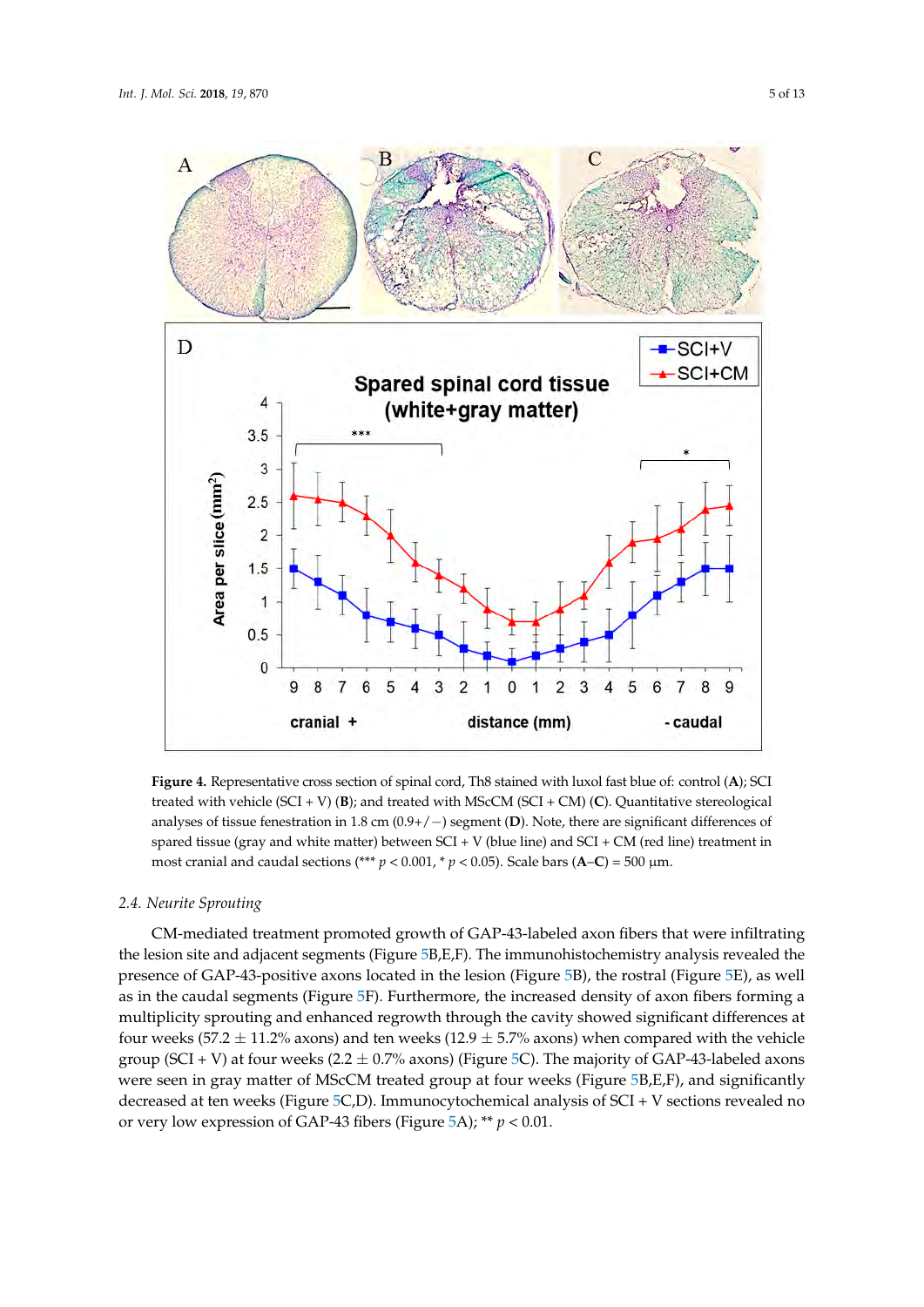<span id="page-5-0"></span>

**Figure 5.** Immunohistochemistry revealing the presence of GAP-43-positive axons located in: lesion **Figure 5.** Immunohistochemistry revealing the presence of GAP-43-positive axons located in: lesion (**B**, arrows indicate highest positivity), the rostral (**E**), and caudal segments (**F**) in SCI + CM after four weeks. Note the significant decrease of GAP-43 fibers at ten weeks (D, arrows indicate occasional positive axons), and no expression in SCI + V group (A). Quantification of GAP-43-positive axons between groups (C) \*\*  $p < 0.01$ . Scale bars: (A,B,D) 400  $\mu$ m; and (E,F) 150  $\mu$ m.

## *2.5. Cytokines Profile 2.5. Cytokines Profile 2.5. Cytokines Profile*

Cytokine arrays confirmed the time-dependent synthesis of chemokines and cytokines after SCI. Cytokine arrays confirmed the time-dependent synthesis of chemokines and cytokines after SCI. Cylistic drings committed the time dependent symmetric of elementines and cylistics drief sets.<br>Compared with control, CINC-2a/b, IL2, IL6, MIP-1 $\alpha$ , Rantes, CXCL3, TNF $\alpha$ , TIMP-1 and VEGF were significantly overexpressed 15 days after SCI (Figure 6[A](#page-6-0)). At the same interval, treatment with CM significantly decreased IL6 and TNF<sub>a</sub>, while CNTF and VEGF continue to increase (Figure [6A](#page-6-0)). Cytokine and chemokine profile between SCI + V and SCI + CM has gradually evened out at ten weeks, although the levels were still higher compared to the control (F[igu](#page-6-0)re 6B). Taken together, these data showed that the cytokine pattern changes in time course between  $SCI + V$  and  $SCI + CM$  treatment and CM may temporarily decrease inflammatory response.  $\alpha$ ared with control, CINC-2a/b, IL2, IL6, MIP-1 $\alpha$ , Rantes, CACL3, TNF $\alpha$ , TIMP-1 and VEGF were  $\alpha$ 



**Figure 6.** *Cont.*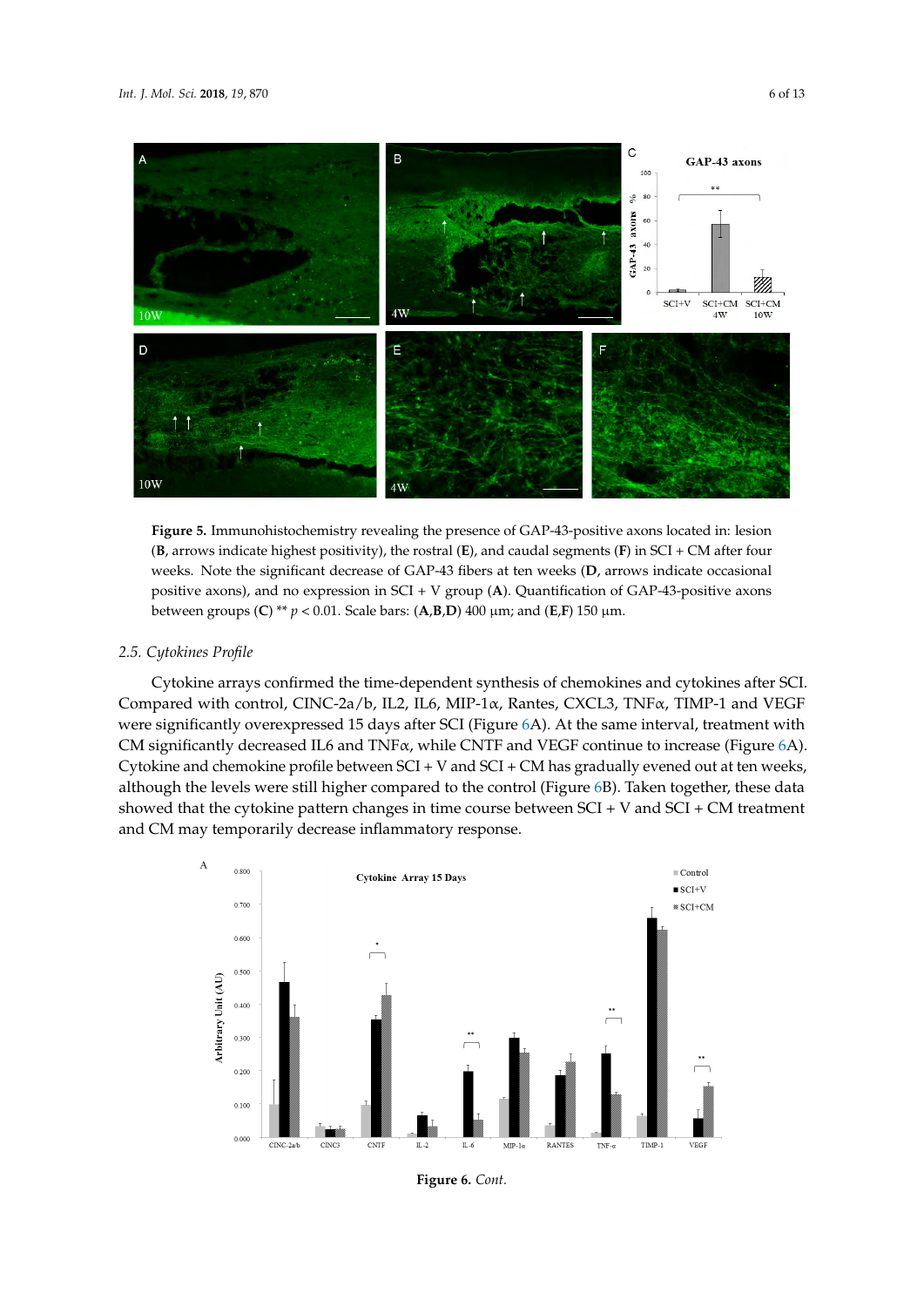<span id="page-6-0"></span>

**Figure 6.** Chemokines and cytokines array after SCI in conditioned media from following groups: **Figure 6.** Chemokines and cytokines array after SCI in conditioned media from following groups: Control, SCI + V, SCI + CM. Comparison of cytokines and chemokines secretion at: 15 days (A); 30 days (**B**) in studied groups. Bar diagrams represent the ratio of the spot mean pixel and 30 days (**B**) in studied groups. Bar diagrams represent the ratio of the spot mean pixel densities/reference point pixel densities. Statistical significance indicated by  $p < 0.05$ ,  $\ast p < 0.01$ .

## **3. Discussion 3. Discussion**

We have previously reported that IT delivered MSc migrated and incorporated into the central We have previously reported that IT delivered MSc migrated and incorporated into the central lesion leading to higher motor function recovered recovery  $\frac{1}{20}$ . Thus, in the main  $\frac{1}{20}$ lesion leading to higher motor function recovery  $[20]$ . Thus, in the context of these findings, the main objective of the present study was to test whether conditioned medium derived from MSc may have similar beneficial properties for the recovery of the damaged spinal cord as cell-based treatments. First, we confirmed the functionality of MScCM biological activity in vitro on neonatal DRGs primary cultures. Supplementation of primary sensory neurons with CM stimulated formation of neurospheres and neurite outgrowth similarly as was seen after administration of NGF. These in vitro results confirm the functionality of neurotrophic and mitotic molecules released from MSc that were identified by MS/MS in our previous study [\[14\]](#page-11-11).

Based on these results, we developed a regimen for IT CM delivery. We had to consider the of injury. Since the term cell products that have limited biological activity, we need to concern the distribution of the distribution of the distribution of the distribution of the distribution of the distribution of the optimal dose and therapeutic window to ensure a continuous supply of trophic molecules to the site of injury. Since we were delivering stem cell products that have limited biological activity, we needed to continually supply the injury site with sufficient amount of trophic molecules. Therefore, we decided to administer CM at 4-day intervals from 1 day to 13 days after injury. Four-day interval was selected due to our previous in vitro data, which showed that the supplementation of neural progenitors with trophic factors (EGF, FGF) every 3-4 days is sufficient to maintain their biological activity and to stimulate their neurogenic behavior (growth and proliferation of neurospheres). Furthermore, the pro–regenerative and inflammatory processes are initiated within the first week after SCI, which outline this period as a potential therapeutic window for treatment intervention [\[25](#page-12-8)[,26\]](#page-12-9).  $\frac{m}{\sqrt{2}}$  to the SCI  $\frac{m}{\sqrt{2}}$  treated group compared to the unit virtual  $\frac{m}{\sqrt{2}}$ .

In context with this strategy, our behavioral tests confirmed a progressive improvement of the<br>motor function in the SCI + CM treated group compared to the untreated one (SCI + V). We noticed the most significant changes during the first 2–3 weeks and then from 8–10 weeks, although in the vehicle group there was small number of animals that survived up to 10 weeks. Therefore, for future studies we need to work with larger groups in order to support behavioral data. This beneficial outcome correlates with the spared white and gray matter, which was approximately 30% higher in the SCI + CM group. Furthermore, conditioned medium-induced sparing of spinal cord tissue should logically correlate with enhanced regenerative processes. For this reason, we have studied the expression of GAP-43-positive axons, which correspond to newly outgrowing axons with the capacity of re-building the neural connections after CNS damage. The regeneration in adult tissue can be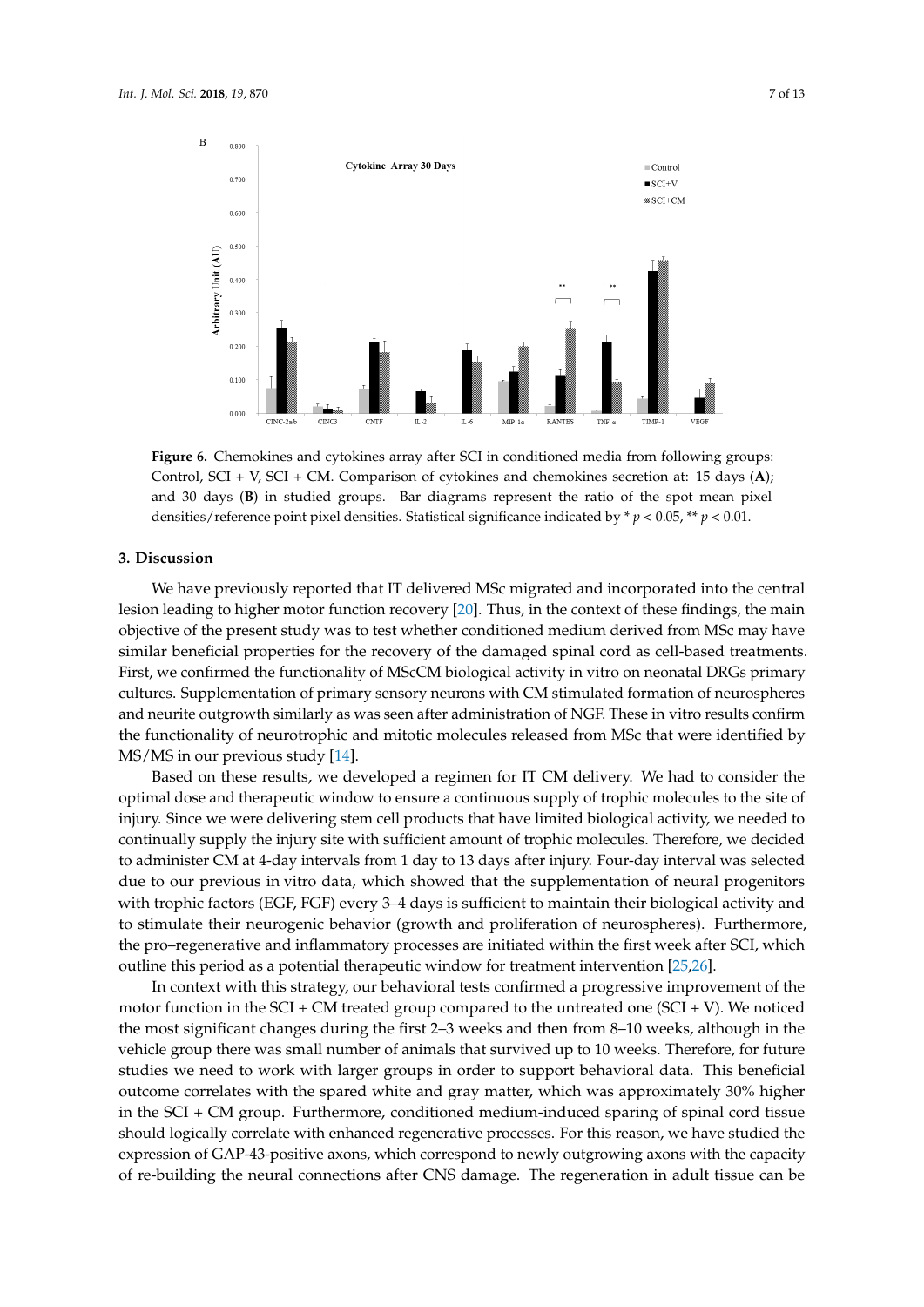initiated only for a few days when GAP-43-positive fibers are able to grow over short distances [\[27](#page-12-10)[,28\]](#page-12-11). However, stimulation of GAP-43-positive axons by exogenous delivery of stem cells or by limiting the inhibitory environment can significantly increase the amount of GAP-43-positive fibers over a longer period [\[21](#page-12-4)[,28\]](#page-12-11). This fact may significantly prolong the regeneration process with overcoming the nerve fibers over the formation of a non-functional glial scar leading to improved outcome [\[10](#page-11-12)[,29\]](#page-12-12).

Another important factor influencing regeneration that needs to be considered is the severe inflammatory response after SCI. In the CM treated group, we have experienced a significant decrease in IL6 and TNFα and an increase in the trophic factors of CNTF and VEGF, which were gradually reduced with time to the levels observed in the untreated group. This points to the fact that MScCM is capable of temporarily modulating limited immune response as we previously demonstrated on microglia cells [\[25\]](#page-12-8). This is due to MSc secreted factors. In fact, MScCM is known to contain anti-inflammatory factors (TGF $\beta$  (1,2,3), osteopontin) which impacts activated microglia [\[30\]](#page-12-13) and infiltrated macrophages. However, to achieve stronger immunomodulation we need inter-cellular response, rather than their products. This was confirmed in another study showing that IT delivery of MSc reduced inflammation via suppression of a broader scope of cytokines (TNFα, IL-4, IL-1β, IL-2, IL-6 and IL-12) and increased the levels of MIP-1 $\alpha$  and RANTES [\[15\]](#page-11-13). Furthermore, in a recent study, the authors showed that MSc-derived exosomes specifically target M2-type macrophages at the site of SCI [\[31\]](#page-12-14). This supports the idea that extracellular vesicles, released by MSc, may mediate the therapeutic effects towards immune response modulation [\[32\]](#page-12-15).

Indeed, these results positioned the MScCM treatment on the level of cell based therapy, where similar beneficial outcomes were observed [\[15](#page-11-13)[,20\]](#page-12-3). The next step of this project will be isolation of the microvesicles (exosomes) from the MScCM as novel therapeutic agents as we recently demonstrated for microglia cells [\[33\]](#page-12-16).

#### **4. Materials and Methods**

#### *4.1. MSc Culture and Conditioned Media (MScCM) Collection*

MScs were isolated from the bone marrow of four 10-week old male Wistar rats (300 g), collected from the long bones (femur and tibia) [\[14,](#page-11-11)[20\]](#page-12-3). The bone marrow was dissected into small pieces, gently homogenized, and filtered (70  $\mu$ m) to remove bone fragments and centrifuged. The cell pellet was re-suspended in 1 mL of alpha-Minimum essential media (MEM), the pooled cells were counted, and their viability was assessed using the trypan blue dye exclusion method. MScs were subsequently resuspended in culture medium composed of alpha-MEM supplemented with 10% of fetal calf serum (FCS; GIBCO Laboratories, Grand Island, NY, USA) and antibiotics (10,000 units/mL penicillin, 10,000 mg/mL streptomycin, and 25 mg/mL amphotericin B; Invitrogen, Carlsbad, CA, USA), and plated at a density of 30,000 cells/cm $^2$  in uncoated tissue culture flasks, as these cells readily adhere to the plastic. The cells were incubated in a humidified atmosphere with  $5\%$  CO<sub>2</sub> at 37 °C. Non-adherent cells were removed after 3–4 days by medium change and the remaining cells were fed twice per week. When the cultures reached 80% of confluence, the MScs were passaged with 0.25% trypsin/0.53 mM Ethylene diamine tetraacetic acid (EDTA; GIBCO Laboratories, Paisley, UK), centrifuged, and re-plated at a density of 5000 cells/cm<sup>2</sup>. The MScs were propagated for three passages and then characterized as previously described [\[14\]](#page-11-11).

Cells at passage 3 cultured in Dulbecco's modification of Eagle's medium (DMEM, Sigma Aldrich, Saint Louis, MO, USA) with low glucose and without fetal bovine serum were incubated in a humidified atmosphere with 5%  $CO<sub>2</sub>$  at 37 °C for 24 h and used for MScCM collection, using a similar protocol as in the previous study [\[14\]](#page-11-11).

#### *4.2. Primary Cultures of Dorsal Root Ganglion Neurons (PCDRGs)*

Dorsal root ganglia (DRGs) located in cervical to sacral spinal levels were dissected from newborn (postnatal day 1 (P1), *n* = 50) Wistar rats following decapitation. Under sterile conditions and using a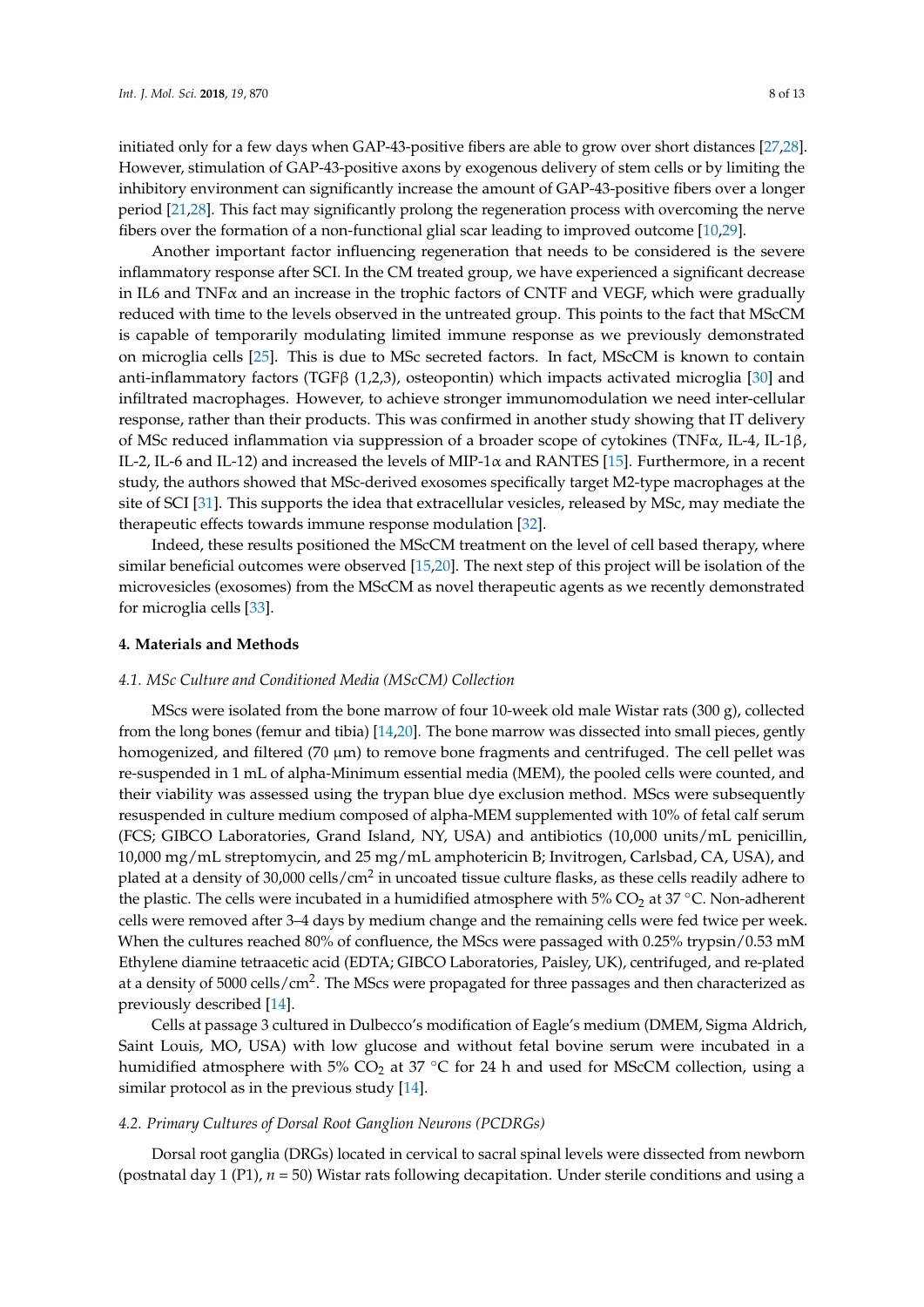stereomicroscope the DRGs were cut into smaller pieces and incubated at 37 °C in 3 mL collagenase dissolved in a dissociation solution consisting of HBSS supplemented with collagenase (concentration of 500 UI/mL; collagenase from Clostridium histolyticum C5138, Sigma Aldrich, Saint Louis, MO, USA), hyaluronidase (concentration of 150 UI/mL; hyaluronidase Type IV, Sigma Aldrich-Chemie GmbH, Buchs, Switzerland). The digestion process was stopped by adding an equal volume of HBSS, and the suspension was filtered through a stainless mesh sieve (pore size  $100 \mu m$ ), centrifuged for 5 min (1000 $\times$  *g*) and the supernatant was discarded. Cells were divided into 3 groups: (1) NGF+ group, grown in DMEM F12 medium with 1% fetal bovine serum and nerve growth factor (2.5S NGF; 50 ng/mL); (2) NGF− group, grown in DMEM F12 medium with 1% fetal bovine serum; and (3) MScCM group, grown in MScCM in DMEM F12 medium and 1% fetal bovine serum (ratio 3:1). All three groups were supplemented with 1% penicillin and streptomycin and allowed to adhere overnight onto poly-DL-ornithine (500  $\mu$ g/mL) and laminin (10 ng/mL) coated glass coverslips in 12-well tissue culture plates (Costar, Corning, New York, NY, USA) at 37 ◦C for 7days in vitro (7DIV). For all PCDRGs, we have used standard IHC procedures to visualize neurite outgrowth. PCDRGs were incubated in mouse anti-Neuron-specific class III beta-tubulin (TUJ1) (1:200; Merck, Darmstadt, Germany; Molecular Probes, Eugene, OR, USA) for 24 h at 4 ◦C. Afterwards, they were washed in 0.1 M PBS and incubated for 2 h with goat anti-mouse IgG (AlexaFlour 488, Molecular Probes, Eugene, OR, USA). For nuclear staining, we used 4-6-diaminidino-2-phenylindol (DAPI, 1:200) and finally the slides were coverslipped with Vectashield mounting medium (Vector Laboratories, Inc., Burlingame, CA, USA). Digitized images of PCDRGs/per treatment (*n* = 6) were captured and saved with NIS-Elements Imaging Software (Nikon, Prague, Czech Republic). Neurite outgrowth was analyzed at identical sampling fields, for each CM experiment by ImageJ software according to the above-mentioned method applied for primary antibodies quantification, according to our previous study [\[14\]](#page-11-11).

#### *4.3. Intrathecal Implant Procedure*

Intrathecal (IT) catheter implantation was performed according to our previously published procedure [\[20\]](#page-12-3). The rats were anesthetized with 1.5–2% halothane, and following a loss of responsiveness, the head was fixed in a stereotaxic head holder. The atlanto-occipital membrane was blotted dry to visualize the entire area and a 3 to 4 mm incision was made through the dural midline using a 30-gauge needle. The PE-5 end of the IT catheter was inserted into the IT space and advancing the tip of the catheter along the spinal cord for a distance up to 3.5 cm. The opposite PE-10 catheter end was externalized on the forehead and the end was plugged with 4–5 mm of stainless steel 28-gauge wire. The overlying muscles and skin were sutured using a silk suture to fix the catheter in place. All implanted IT catheters were flushed with  $15.0 \mu L$  of sterile saline for 10 min to test their transition, and in the case of an obstruction, the catheter was repositioned or exchanged. After recovery, each rat was evaluated for additional limb dysfunction, spinal asymmetry, pain or adverse surgical effects, and sacrificed immediately if any of these were observed.

#### *4.4. Spinal Cord Trauma*

All experimental procedures were approved by the institutional ethical committee for animal research, and were in accordance with the Slovak Law for Animal protection (No. 39/2007, 12 December 2006). SCI was induced using the modified balloon compression technique in adult male Wistar rats ( $n = 24$ ) weighing between 300 and 320 g, according to our previous study [\[21\]](#page-12-4). The SCI was induced by balloon-technique in adult male rats. Surgery was performed under anesthesia with 1.5–2% halothane in air delivered through a face mask. Using a dental drill, a small hole was made at Th8–9 level and a 3-French Fogarty catheter was inserted epidurally and the balloon was inflated with 12.5  $\mu$ L of saline for 5 min. SCI was also associated with damage of the autonomic nervous system, which includes regulatory functions of urinary bladder. For this reason, manual bladder expression was required (twice a day) until bladder reflex was restored. No antibiotic treatment was used.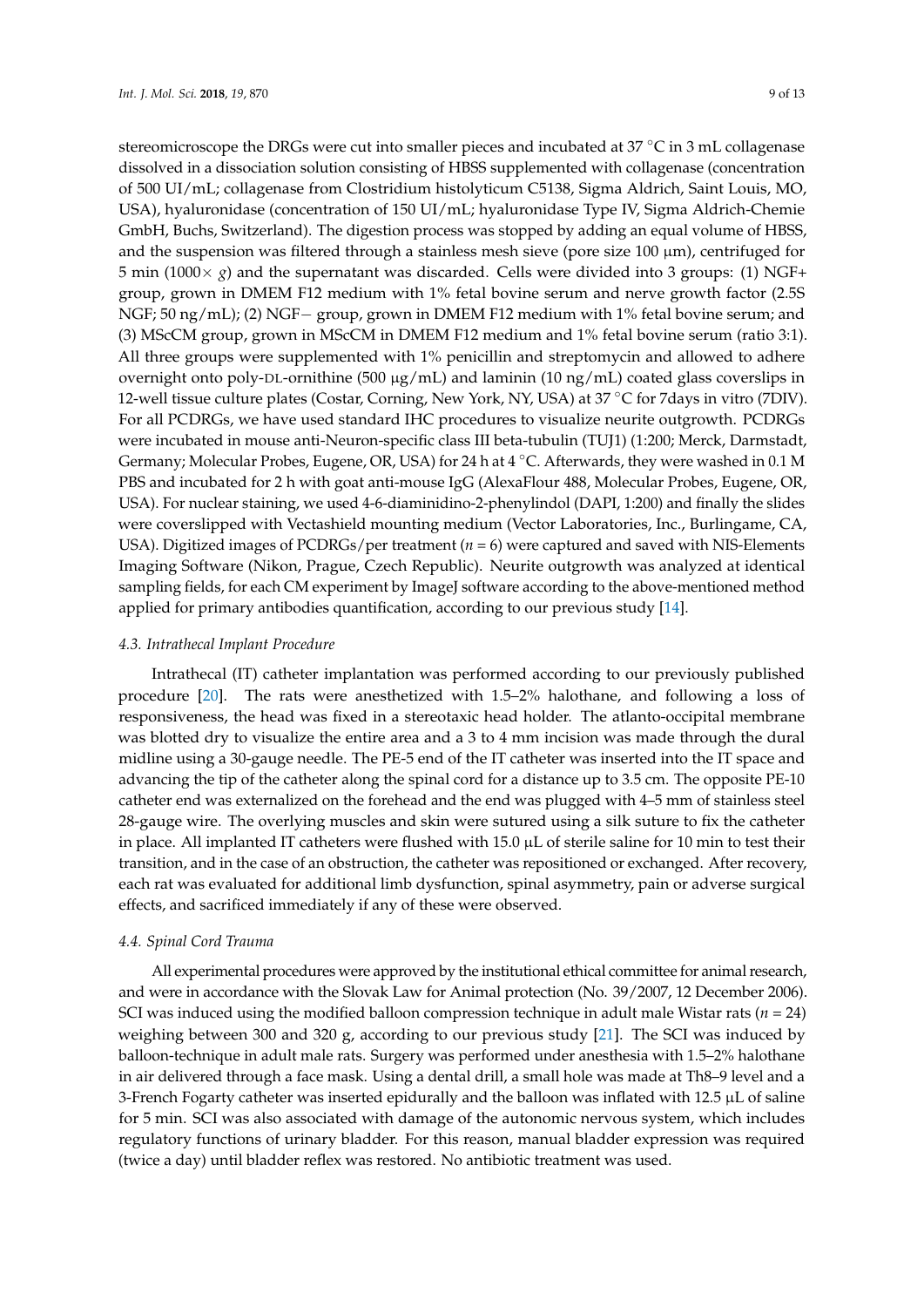#### *4.5. IT Delivery of MSCs Conditioned Medium (MScCM)*

All SCI rats were randomly divided into the following groups: (1) MSc conditioned medium (CM) group receiving four daily injections of  $30 \mu L$  MScCM (SCI + CM) at 1, 5, 9 and 13 days; or (2) a vehicle group (SCI + V) receiving 30 µL of DMEM per rat at the same intervals. A maximum dose of 30  $\mu$ L CM was flushed with 5  $\mu$ L of saline over 30 min through a calibrated PE10 catheter (calibrated by 5-µL increments up to 35 µL), which was connected to a 500-µL Hamilton syringe attached to a mechanical mini-pump. This procedure was performed in each rat of the SCI + CM and vehicle groups. Implantation of the IT catheter was performed on the same day as IT delivery, at 1 day after SCI. Animals were intracardially perfused at 15 days and four weeks (*n* = 8/IT delivery CM, *n* = 6/IT delivery vehicle) and at ten weeks after SCI (*n* = 6/IT delivery CM, *n* = 4/IT delivery vehicle).

#### *4.6. Behavioral Testing of Motor Function (BBB Scoring)*

Animals were evaluated before surgery and once a week after surgery for 10 weeks. Each rat was tested for 5 min by two blinded examiners. The motor performance was assessed using the Basso–Beattie–Bresnahan (BBB) 21-point open field locomotor scale [\[16\]](#page-11-10). BBB scores, which categorize combinations of rat hindlimb movements, trunk position and stability, stepping, coordination, paw placement, toe clearance and tail position, were analyzed. In this evaluation, 0 represents no locomotion and 21 represents normal motor function.

#### *4.7. Cytokines Profile*

Cytokines profile of CM derived from control, SCI + V, SCI + CM after 15 days and 30 days for the segment R1 was performed by using a Rat Cytokine Array Panel A according to the manufacturer's instructions (R&D Systems, Inc., Abingdon, UK). Conditioned media from rostral segments from spinal cord tissue (all experimental groups and control) were obtained according to our previous study and afterwards processed for Cytokine profile detection [\[25\]](#page-12-8). We have used a similar procedure as in our previous study [\[26\]](#page-12-9). Briefly, the array membranes were first incubated in the blocking buffer for 1 h. Afterwards 200  $\mu$ L of CM were mixed with the detection antibody mixture and incubated for 1 h at room temperature. After removing the blocking buffer, the sample/antibody mixture was added to array membranes and incubated overnight at  $4 °C$ . Next day, the membranes were washed with the buffer and then incubated with Streptavidin-HRP solution for 30 min at room temperature. The membranes were finally washed with buffer 4 times and the bound antibodies were detected by chemoluminescence using a chemireagent mix. The membranes were quantified by densitometry using ImageJ software. Background staining and spot size were analyzed as recommended by the manufacturer. Normalization was done with control expression.

#### *4.8. Morphometric Analysis*

To analyze the amount of spared spinal cord tissue, we have performed modified luxol fast blue histological staining according to our procedure [\[22\]](#page-12-5). A 1.8 cm-long segment of the spinal cord was dissected between 0.9 cm cranial and 0.9 cm caudal to the injury epicenter. Spinal cords were transversally cut at 1-mm intervals along the cranio-caudal axis from the lesion center and stained with cresyl violet and luxol-fast blue. Five sections were selected at 1-mm intervals and whole images of the spinal cord were taken with Leica plus microscope digital camera (Microsystems, Mannheim, Germany). We calculated the ratio between the measured injured area and the entire area of the spinal cord slice (white + gray matter) on serial transversal sections (+9 mm; 0; −9 mm) by Image J software (Wayne Rasband, National Institutes of Health, Bethesda, MD, USA). Mean number of spared tissue of evaluated groups was expressed in mm<sup>2</sup>.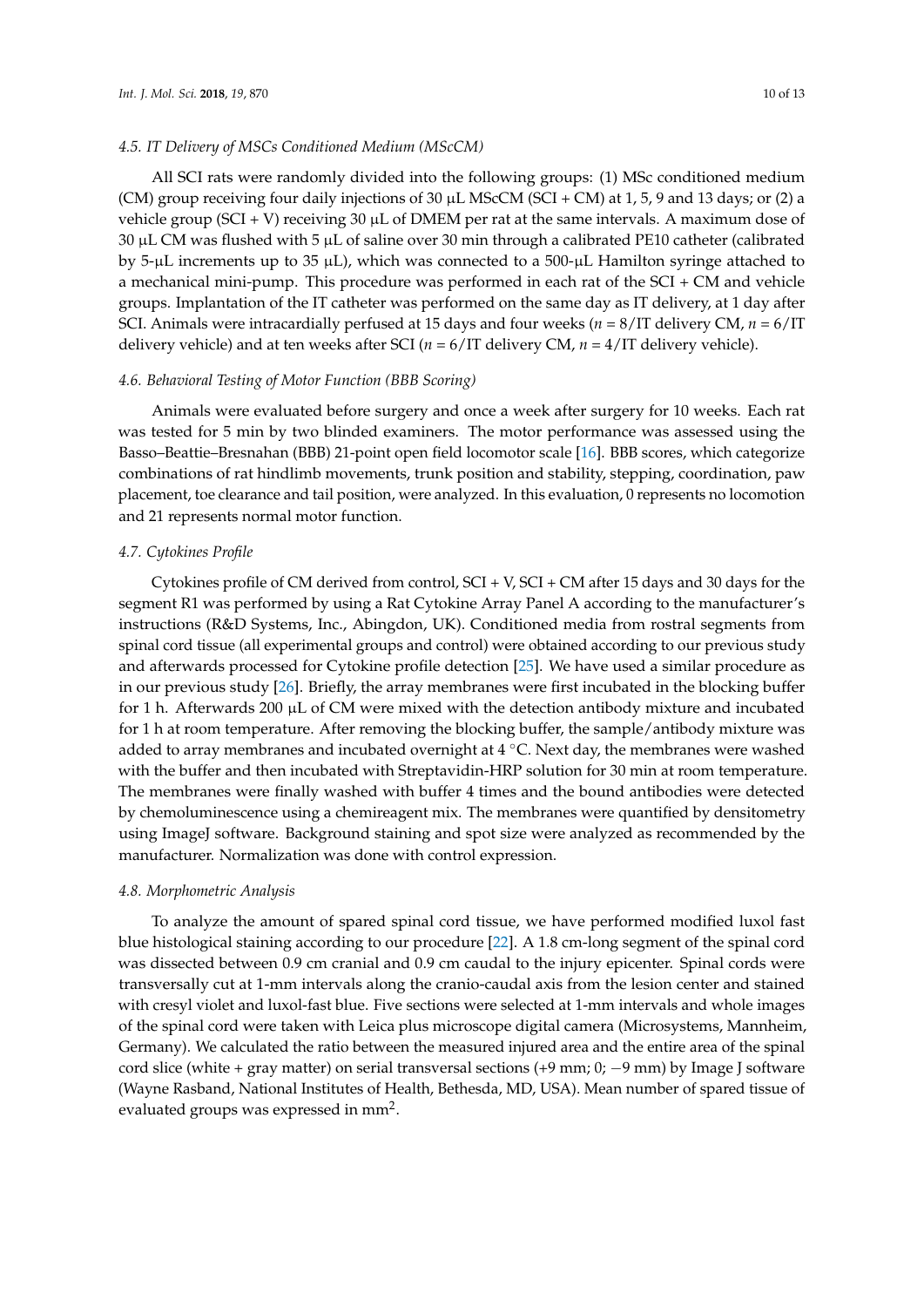Experimental and control rats were deeply anesthetized with a ketamine-xylazine cocktail (15 mg/kg of xylazine and 150 mg/kg of ketamine), and transcardially perfused with 0.1 M PBS, followed by 2% paraformaldehyde in PBS. The spinal cord and externalized IT catheter was removed, post-fixed in the same fixative solution overnight at  $4 °C$ , and embedded in the gelatin albumin substrate in 2% paraformaldehyde in PBS. Frozen spinal cord sections were cut from a 1.5-cm-long spinal cord segment positioned on the injury epicenter, embedded in embedding medium, dissected into three 0.5-cm-thick blocks (rostral, epicenter, and caudal), and stored at −20 ◦C. Sections 10-µm thick were then serially cut from the epicenter and mounted directly onto slides. From the rostral and caudal regions, 40-µm-thick cryostat (Leica) sections were cut and collected in 24-well plates with 0.1-M PBS containing 0.1% sodium azide. Sections were taken at 200 µm intervals and 20 sections per block were obtained. Ten sections per block were stained with hematoxylin and eosin (H&E) to assess tissue morphology and determine the injury epicenter. For immunohistochemistry, free-floating sections (40 µm) were immersed in PBS (0.1 M; pH 7.4) containing 10% normal goat serum (NGS), 0.2% Triton X-100 for 2 h at room temperature to block non-specific protein activity. This was followed by overnight incubation at 4 ◦C with primary antibodies: mouse anti-GAP-43 (1:1000, Sigma, Saint Louis, MO, USA) for 24 h. Afterwards sections were washed in 0.1 M PBS and incubated with secondary fluorescent antibodies goat anti-mouse conjugated fluorescein isothiocyanate (FITC) (Alexa Flour 488) at room temperature for 2 h. For general nuclear staining, DAPI (1:200) was added to the final secondary antibody solutions. Finally, sections were mounted and coverslipped with Vectashield mounting medium.

#### *4.10. Quantification Analysis*

Immunochemically stained sections were analyzed using Olympus BX-50 fluorescent microscope at  $10\times$  and  $20\times$  magnifications, captured with digital camera HP Olympus and analyzed by Image J software according to the previous protocol [\[20](#page-12-3)[,28\]](#page-12-11). Quantification of GAP-43 positivity was performed on five sagittal sections from rostral and caudal segments of each spinal cord treatment and from sham tissue. Captured digital images were transformed into monochrome 8-bit images and the mean grey level number of black and white pixels within the tissue was determined (value 0–255, when  $0 =$  black pixels,  $255 =$  white pixels). The result yields the mean ratio of black and white pixels expressed by the histogram. The expression of the immunofluorescence (GAP-43) within five sampling fields (perimeter of circle  $300 \mu m$ ) randomly placed above and below the lesion site was evaluated, and a background image of a control section of each image was digitally subtracted. Mean values were calculated as a percentage of GAP-43 axons among SCI + V, SCI + CM four weeks and SCI + CM ten weeks groups and were statistically compared using one-way ANOVA followed by Tukey's post hoc test.

#### *4.11. Data and Statistical Analysis*

Obtained data from tissue analyses and behavioral testing were reported as mean  $\pm$  SEM. Mean values among different experimental groups were statistically compared by one-way ANOVA and Tukey's post hoc tests using GraphPad PRISM software. Significant values were denoted with \* for *p* < 0.05, \*\* for *p* < 0.01, and \*\*\* for *p* < 0.001.

#### **5. Conclusions**

Our results confirm the pro-regenerative effects of MScCM on tissue sparing, axonal growth, immunomodulation and final functional outcome. These results suggest that multiple IT delivery of stem cell products may improve behavioral function when the dose and timing are optimized. Taken together, the molecular cocktail found in MScCM is favorable for final neuroregeneration in vivo.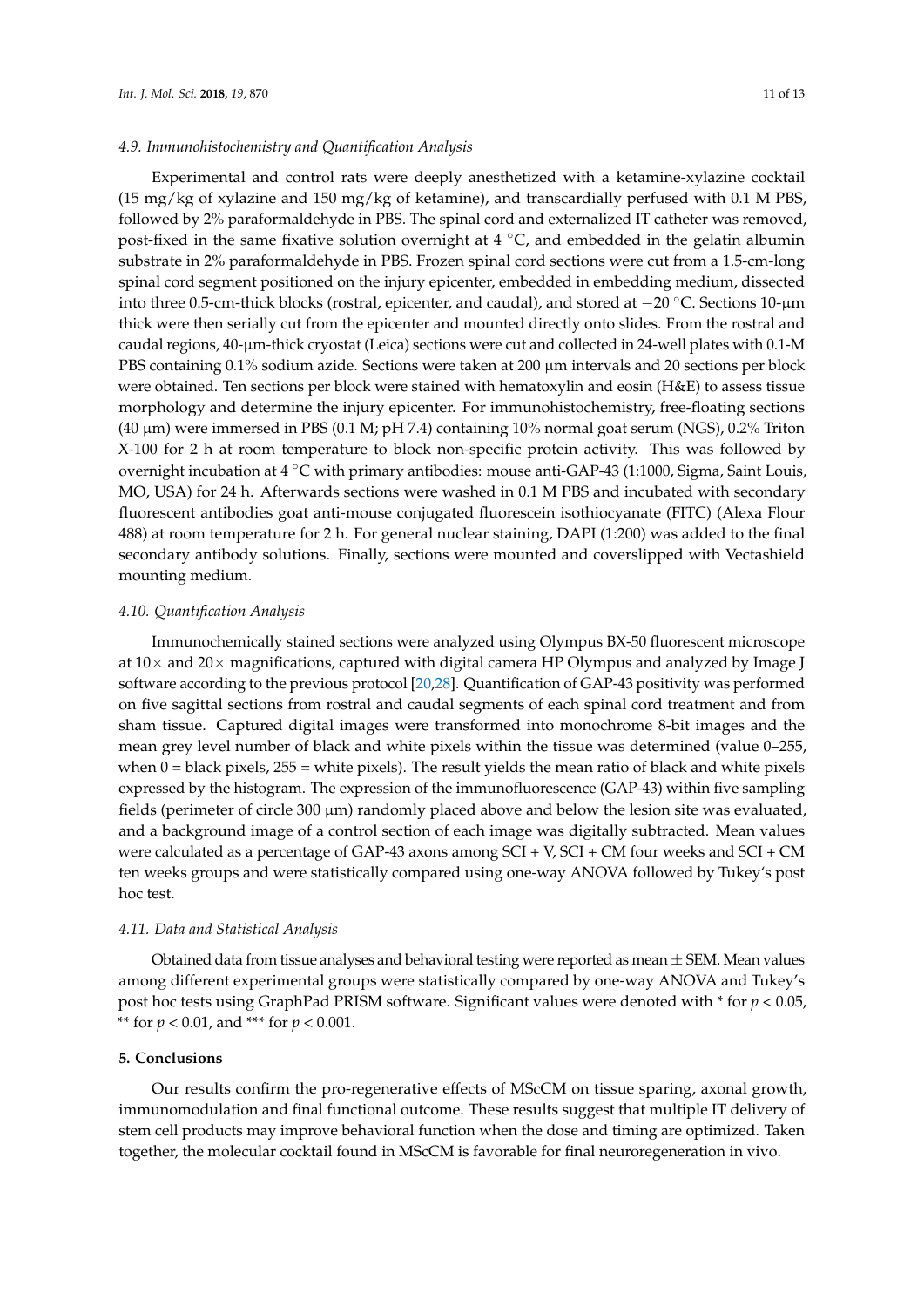**Acknowledgments:** This research was supported by: APVV 15-0613 (Dasa Cizkova), ERANET-AxonRepair (Dasa Cizkova), Stefanik SK-FR-2015-0018 (Dasa Cizkova, Michel Salzet), grants from Ministère de L'Education Nationale, L'Enseignement Supérieur et de la Recherche, INSERM, SIRIC ONCOLille Grant INCD a-DGOS-Inserm 6041aa (Isabelle Fournier). The study was performed with approval and in accordance to the guidelines of the Institutional Animal Care and Use Committee of the Slovak Academy of Sciences and with the European Communities Council Directive (2010/63/EU) regarding the use of animals in Research, Slovak Law for Animal Protection No. 377/2012, 436/2012, and protocol approval 739/17-221).

**Author Contributions:** Dasa Cizkova conceived and designed the experiments; Dasa Cizkova and Michel Salzet, wrote the paper; Veronika Cubinkova, Tomas Smolek, Adriana-Natalia Murgoci, Milan Cizek and Filip Humenik performed in vivo experiments; Isabelle Fournier, Jan Danko, Katarina Vdoviakova, and Jusal Quanico performed in vitro experiments; and Isabelle Fournier, Jan Danko and Jusal Quanico analyzed the data.

**Conflicts of Interest:** The authors declare no conflict of interest.

#### **References**

- <span id="page-11-0"></span>1. Kou, Z.; Sun, D. New era of treatment and evaluation of traumatic brain injury and spinal cord injury. *Neural Regen. Res.* **2016**, *11*, 6. [\[CrossRef\]](http://dx.doi.org/10.4103/1673-5374.169600) [\[PubMed\]](http://www.ncbi.nlm.nih.gov/pubmed/26981067)
- <span id="page-11-1"></span>2. Gerin, C.G.; Madueke, I.C.; Perkins, P.; Hill, S.; Smith, K.; Haley, B.; Allen, S.A.; Garcia, R.P.; Paunesku, T.; Woloschak, G. Combination strategies for repair, plasticity, and regeneration using regulation of gene expression during the chronic phase after spinal cord injury. *Synapse* **2011**, *65*, 1255–1281. [\[CrossRef\]](http://dx.doi.org/10.1002/syn.20903) [\[PubMed\]](http://www.ncbi.nlm.nih.gov/pubmed/21308793)
- <span id="page-11-2"></span>3. Pego, A.P.; Kubinova, S.; Cizkova, D.; Vanicky, I.; Mar, F.M.; Sousa, M.M.; Sykova, R. Regenerative medicine for the treatment of spinal cord injury: More than just promises? *J. Cell. Mol. Med.* **2012**, *16*, 2564–2582. [\[CrossRef\]](http://dx.doi.org/10.1111/j.1582-4934.2012.01603.x) [\[PubMed\]](http://www.ncbi.nlm.nih.gov/pubmed/22805417)
- 4. Siddiqui, A.M.; Khazaei, M.; Fehlings, M.G. Translating mechanisms of neuroprotection, regeneration, and repair to treatment of spinal cord injury. *Prog. Brain Res.* **2015**, *218*, 15–54. [\[CrossRef\]](http://dx.doi.org/10.1038/nrn1326) [\[PubMed\]](http://www.ncbi.nlm.nih.gov/pubmed/25890131)
- <span id="page-11-3"></span>5. Nagoshi, N.; Nakashima, H.; Fehlings, M.G. Riluzole as a neuroprotective drug for spinal cord injury: From bench to bedside. *Molecules* **2015**, *20*, 7775–7789. [\[CrossRef\]](http://dx.doi.org/10.3390/molecules20057775) [\[PubMed\]](http://www.ncbi.nlm.nih.gov/pubmed/25939067)
- <span id="page-11-4"></span>6. Kakulas, B.A. Neuropathology: The foundation for new treatments in spinal cord injury. *Spinal Cord* **2004**, *42*, 549–563. [\[CrossRef\]](http://dx.doi.org/10.1038/sj.sc.3101670) [\[PubMed\]](http://www.ncbi.nlm.nih.gov/pubmed/15346131)
- 7. Dietrich, W.D.; Atkins, C.M.; Bramlett, H.M. Protection in animal models of brain and spinal cord injury with mild to moderate hypothermia. *J. Neurotrauma* **2009**, *26*, 301–312. [\[CrossRef\]](http://dx.doi.org/10.1089/neu.2008.0806) [\[PubMed\]](http://www.ncbi.nlm.nih.gov/pubmed/19245308)
- <span id="page-11-5"></span>8. Nagoshi, N.; Fehlings, M.G. Investigational drugs for the treatment of spinal cord injury: Review of preclinical studies and evaluation of clinical trials from Phase I to II. *Expert Opin. Investig. Drugs* **2015**, *24*, 645–658. [\[CrossRef\]](http://dx.doi.org/10.1517/13543784.2015.1009629) [\[PubMed\]](http://www.ncbi.nlm.nih.gov/pubmed/25645889)
- <span id="page-11-6"></span>9. Fawcett, J.W. Overcoming inhibition in the damaged spinal cord. *J. Neurotrauma* **2006**, *23*, 371–383. [\[CrossRef\]](http://dx.doi.org/10.1089/neu.2006.23.371) [\[PubMed\]](http://www.ncbi.nlm.nih.gov/pubmed/16629623)
- <span id="page-11-12"></span>10. Fawcett, J.W.; Asher, R.A. The glial scar and central nervous system repair. *Brain Res. Bull.* **1999**, *49*, 377–391. [\[CrossRef\]](http://dx.doi.org/10.1016/S0361-9230(99)00072-6)
- <span id="page-11-7"></span>11. Garcia-Alias, G.; Barkhuysen, S.; Buckle, M.; Fawcett, J.W. Chondroitinase ABC treatment opens a window of opportunity for task-specific rehabilitation. *Nat. Neurosci.* **2009**, *12*, 1145–1151. [\[CrossRef\]](http://dx.doi.org/10.1038/nn.2377) [\[PubMed\]](http://www.ncbi.nlm.nih.gov/pubmed/19668200)
- <span id="page-11-8"></span>12. Galtrey, C.M.; Asher, R.A.; Nothias, F.; Fawcett, J.W. Promoting plasticity in the spinal cord with chondroitinase improves functional recovery after peripheral nerve repair. *Brain* **2007**, *130 Pt 4*, 926–939. [\[CrossRef\]](http://dx.doi.org/10.1093/brain/awl372)
- <span id="page-11-9"></span>13. Jendelova, P.; Kubinova, S.; Sandvig, I.; Erceg, S.; Sandvig, A.; Sykova, E. Current developments in cell- and biomaterial-based approaches for stroke repair. *Expert Opin. Biol. Ther.* **2016**, *16*, 43–56. [\[CrossRef\]](http://dx.doi.org/10.1517/14712598.2016.1094457) [\[PubMed\]](http://www.ncbi.nlm.nih.gov/pubmed/26419582)
- <span id="page-11-11"></span>14. Cizkova, D.; Devaux, S.; Le Marrec-Croq, F.; Franck, J.; Slovinska, L.; Blasko, J.; Rosocha, R.; Spakova, T.; Lefebvre, C.; Fournier, I.; et al. Modulation properties of factors released by bone marrow stromal cells on activated microglia: An in vitro study. *Sci. Rep.* **2014**, *4*, 7514. [\[CrossRef\]](http://dx.doi.org/10.1038/srep07514) [\[PubMed\]](http://www.ncbi.nlm.nih.gov/pubmed/25524416)
- <span id="page-11-13"></span>15. Urdzíková, L.M.; R*u*˚žiˇcka, J.; LaBagnara, M.; Kárová, K.; Kubinová, Š.; Jiráková, K.; Murali, R.; Syková, E.; Jhanwar-Uniyal, M.; Jendelová, P. Human mesenchymal stem cells modulate inflammatory cytokines after spinal cord injury in rat. *Int. J. Mol. Sci.* **2014**, *15*, 11275–11293. [\[CrossRef\]](http://dx.doi.org/10.3390/ijms150711275) [\[PubMed\]](http://www.ncbi.nlm.nih.gov/pubmed/24968269)
- <span id="page-11-10"></span>16. Basso, D.M.; Beattie, M.S.; Bresnahan, J.C. A sensitive and reliable locomotor rating scale for open field testing in rats. *J. Neurotrauma* **1995**, *12*, 1–21. [\[CrossRef\]](http://dx.doi.org/10.1089/neu.1995.12.1) [\[PubMed\]](http://www.ncbi.nlm.nih.gov/pubmed/7783230)